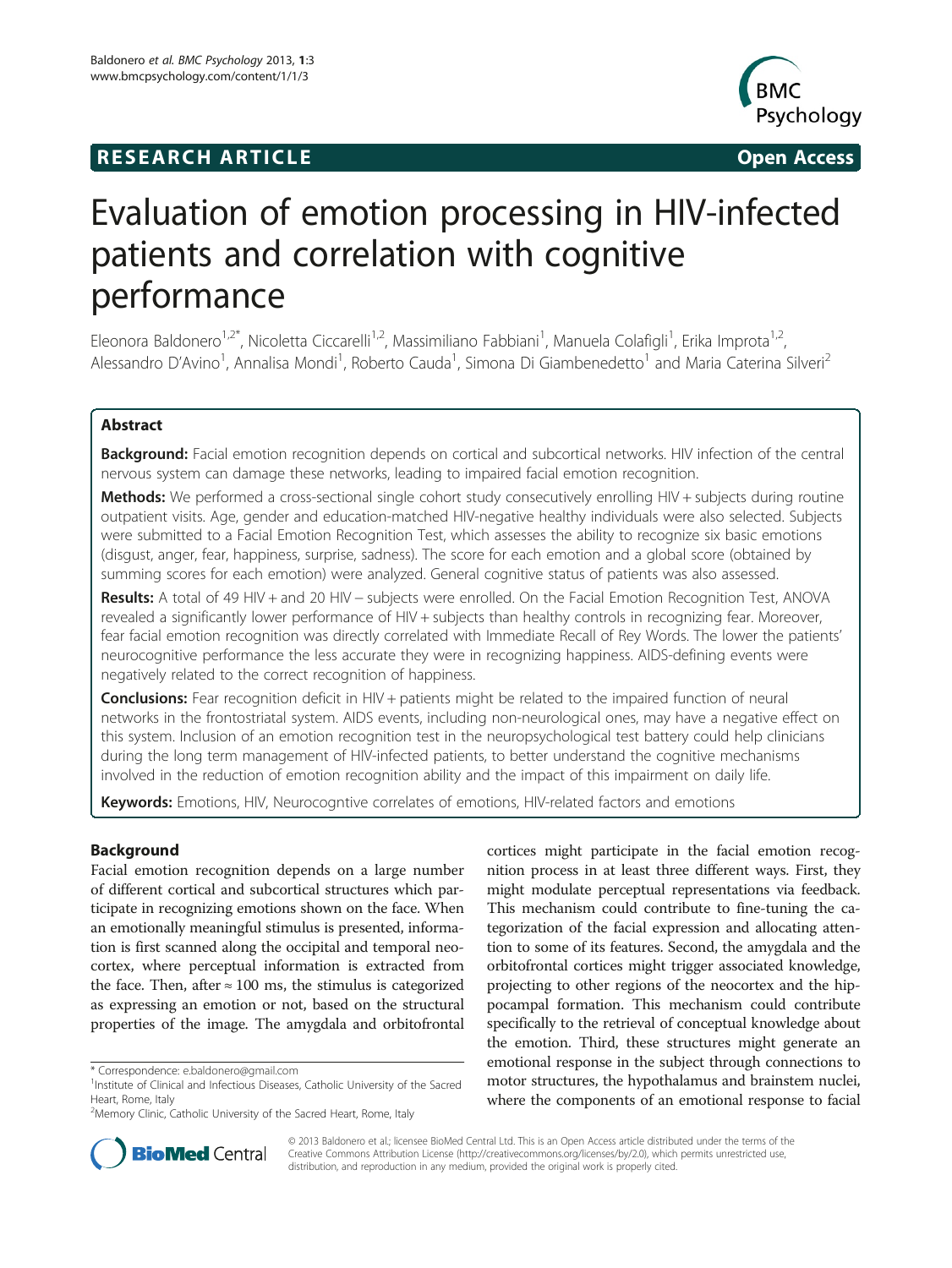expression can be activated. This mechanism could contribute to generating knowledge about another person's emotional state via the process of simulation, drawing on the somatosensory-related cortices in the right hemisphere to represent the emotional changes in the perceiver (see [[1\]](#page-5-0) for a review).

Several studies have demonstrated disrupted facial emotion recognition abilities in patients with Parkinson's disease [\[2](#page-5-0)-[4\]](#page-5-0), Huntington's disease [\[5,6](#page-5-0)], and obsessive compulsive disorder [\[7](#page-5-0)], consistently with dysfunction of the frontostriatal pathway and amygdala [[8,9\]](#page-5-0).

We wanted to analyze whether facial emotion recognition is also impaired in HIV + patients, as this pathology primarily involves the frontostriatal connections [\[10\]](#page-5-0) and the temporal limbic structures [[11](#page-5-0)].

The severity of HIV-associated neurocognitive disorders has been significantly reduced thanks to combination antiretroviral therapy (cART) [\[12-14\]](#page-5-0), even if milder forms of neurocognitive disorders still persist. This can be ascribed to a possible neurotoxicity of antiretrovirals on cognitive functions [[15\]](#page-5-0), to cardiovascular risk factors [\[16,17](#page-5-0)], or to the natural effect of aging [[18](#page-5-0)].

Notably, some features of the neuropsychological impairment observed in HIV-infected populations have been associated with HIV-related frontostriatal abnormalities [[10](#page-5-0)], suggesting that these difficulties are caused by the neuropathological process of HIV infection of the central nervous system (CNS) [[19](#page-5-0)]. As mentioned above, these neural structures, which are involved in the recognition of basic facial emotions, interact within a larger cortico-limbic system [[1](#page-5-0)]. Although atrophy of the temporal and limbic lobes has also been described in HIVinfected patients [\[20](#page-5-0)] this finding has not been confirmed in other study [\[21\]](#page-5-0).

If impairment of the frontostriatal connections and temporal limbic structures is a typical expression of HIV pathology, we would expect that HIV infected patients, compared to an healthy population of subjects, performed worse on emotion recognition tasks, as described in a recent paper [[22\]](#page-5-0). Moreover, we hypothesize that the severity of the HIV pathology (quantified by HIVrelated variables such as CD4 cell counts or past AIDSdefining events) could be related to the severity of the emotion recognition impairment, consistently with previous evidence [\[23](#page-5-0)].

# Methods

# Subjects

We performed a cross-sectional single-cohort study. HIVinfected neurologically asymptomatic patients were consecutively enrolled during routine outpatient visits from April 2010 to May 2011. Exclusion criteria were age below 18 years, active or known past CNS opportunistic infections, history of neurological disorders, active psychiatric disorders, alcoholism or drug abuse, and linguistic difficulties for non-native patients.

Demographic, clinical and laboratory variables were collected for each subject at the time of the neuropsychological examination.

CNS penetration-effectiveness (CPE) rank was calculated for each antiretroviral regimen according to the CHARTER group criteria revised in 2010 [\[24\]](#page-5-0).

We also selected an age, gender and education-matched HIV-negative healthy control population (HC), which included 20 subjects. HC had no history or risk factor for neurological impairment and were not taking any medication deemed to affect cognitive abilities. They had no history for HCV infection and were not past injecting drug users. Moreover, they had no clinical or anamnestic evidences of depression. They were recruited among students above 18 years of age, hospital personnel, or patients' caregivers or relatives. All subjects were volunteers. They received no financial remuneration for participating.

# Standard protocol approvals, registrations, and patient consents

The research design and protocol received ethical approval from University of Sacred Heart-Rome Ethics Committee. Informed consent was obtained from all participants according to the Helsinki Declaration.

# Neuropsychological examination

All patients were administered a comprehensive neuropsychological battery to assess general cognitive status. The following areas were investigated: memory by means of the Immediate and Delayed recall of Rey's words [[25](#page-5-0)], Digit and Spatial Span [\[26\]](#page-5-0); attention and executive abilities by means of the Stroop test [\[27](#page-5-0)], Trail-making test B [[28](#page-5-0)], Drawings [[29](#page-5-0)], and Multiple Features Target Cancellation (MFTC) [[30](#page-6-0)]; language by means of the Phonological Fluency test [[25](#page-5-0)]; and speed of mental processing by means of the Wechsler Adult Intelligence Scale (WAIS) digit symbol [\[31](#page-6-0)] and the Grooved Pegboard Test [[32](#page-6-0)]. Patients' scores on each test of the neuropsychological battery were adjusted for age, gender and education based on normative data available for the Italian population. Patients were diagnosed with Asymptomatic Neurocognitive Impairment (ANI) if they scored 1SD below the normative cut-off in two or more domains according to standard criteria [[33\]](#page-6-0). To obtain an evaluation of global cognitive performance, the total number of pathological tests was calculated for each patient.

The Zung Self-Rating Depression Scale [\[34](#page-6-0)] and the Instrumental Activities of Daily Living (IADL) scale [[35](#page-6-0)] were also administered.

We assessed patients' and controls' facial emotion recognition using Ekman and Friesen's series [\[36\]](#page-6-0). On the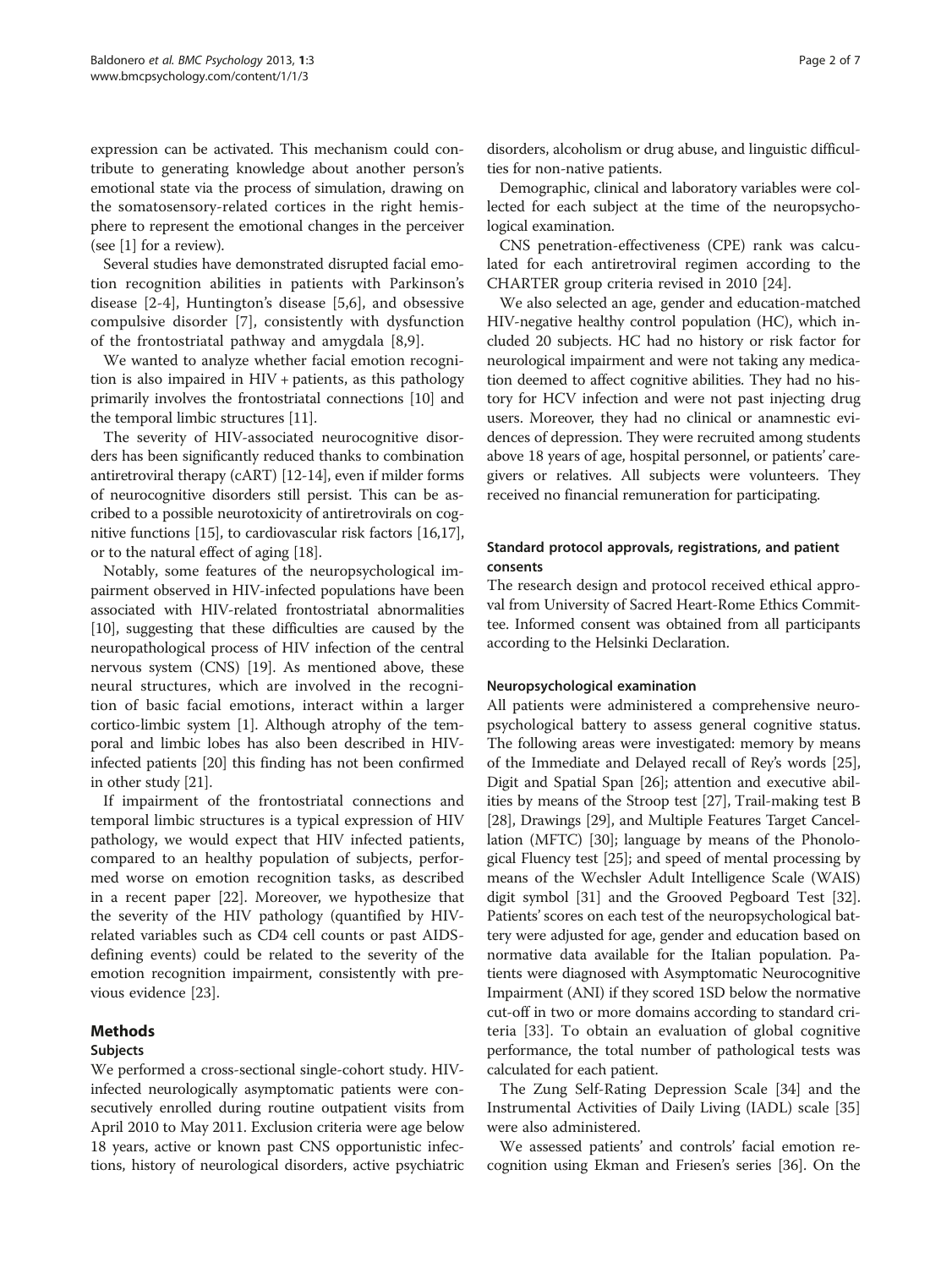Facial Emotion Recognition Test, photographs of the faces of ten people (six female, four male) corresponding to each of six basic emotions (disgust, anger, fear, happiness, surprise, sadness) were given. Participants were asked to select the emotion represented on the face from six emotion labels displayed below each face. Responses were given orally and recorded by the examiner. Participants could view the facial stimuli until they gave the response with no time limitations.

A score of 1 was assigned for each correct response. The scores for each emotion category and a global score (obtained by summing scores for each emotion) were calculated.

#### Data analysis

Inspection of emotion global score distribution with the Kolmogorov–Smirnov Test of Normality revealed that data were normally distributed ( $p = 0.34$ ). Therefore, statistical analyses were conducted using parametric tests on the raw emotion scores.

Performance of patients and controls on the Facial Emotion Recognition Test was assessed by carrying out a mixed design ANOVA with group (HIV, HC) and emotion (disgust, anger, fear, happiness, surprise, sadness) as categorical factors, and each emotion score as dependent variable. According to the recommendations for exploratory analyses [[37](#page-6-0)], effect sizes were computed in addition to p values to determine meaningful effects for the emotion processing data.

The correlation between facial emotion recognition accuracy and cognitive performance was assessed using the Pearson product–moment correlation coefficient. To control for the probability of committing a type I error in multiple comparisons, the Bonferroni correction was adopted by setting the p value at  $\leq 0.004$ .

For HIV-infected patients, standard linear regression analyses were used to determine the extent to which HIV-related variables or the total number of pathological neuropsychological tests affected emotion recognition accuracy for each emotion and the emotion global score. Variables showing a p value  $< 0.1$  associated with the outcome in the univariate analysis were then investigated in a multivariate model.

Several studies showed that age [[38](#page-6-0)] and depression levels [\[39](#page-6-0)] have an impact on emotion recognition abilities; according to these studies, we included this demographic and clinical variables as covariates in multivariate analysis.

All analyses were performed using the SPSS version 13.0 software package (SPSS Inc., Chicago, IL).

# Results

#### Characteristics of patients and controls

A total of 49 HIV-infected patients were enrolled; their main demographic and clinical characteristics are reported in Table [1](#page-3-0). At the time of the neuropsychological examination, 46 (93.9%) participants were on cART. IADL score was at ceiling for all patients (8/8).

Overall, 28.6% of the patients showed an ANI, as assessed by the neuropsychological battery; the others 65.3% showed no cognitive impairment; 3 patients (6.1%) did not perform the neuropsychological battery. On the Zung Self-Rating Depression Scale, 10.2% of the patients obtained a pathological score.

Patients and controls were matched for age, gender and education (p value of t-test and chi square reported in Table [1\)](#page-3-0).

#### Performance on the facial emotion recognition test

Analyses of HIV and HC groups' performances on the Facial Emotion Recognition Test revealed a significant main effect of group  $[F (1, 402) = 6.44, p = 0.011]$ , a significant main effect of emotion  $[F (5, 402) = 21.35,$ p < 0.001] and a significant group by emotion interaction [F  $(5, 402) = 6.40, p < 0.001$ ]. To examine the interaction effect, we conducted a post hoc Fischer LSD test, which showed that HIV-infected patients were significantly less accurate than HC in identifying fearful expressions (p < 0.001). Moreover, HIV infected patients  $β = -2.37$ , 95% confidence interval (CI) -3.42 to −1.32, p < 0.001] confirmed to have a worse performance on fear recognition after adjusting for age and education in a multivariate linear regression model.

The groups did not significantly differ in their ability to recognize any other emotion (Figure [1](#page-3-0)).

Mean raw scores of the HIV and HC groups and the Effect Size values for each emotion category are shown in Table [2.](#page-3-0)

To determine whether the fear recognition deficit was an expression of the cognitive deficit, we divided the HIV + group into two subgroups: ANI group and patients who showed no cognitive impairment. T-test for independent samples showed that both subgroups performed significantly worse than the HC group in fear recognition [ANI vs. HC: 5.38 (2.3) vs. 8.05 (1.35), p = 0.001; not cognitively impaired HIV + vs. HC: 5.9 (2.42) vs. 8.05  $(1.35)$ , p < 0.001].

#### Correlation between fear facial emotion recognition score and performance on neuropsychological tests

For HIV-infected patients, we conducted a correlation analysis between their Fear Facial Emotion Recognition score and scores obtained on each test of the neuropsychological battery (see Table [3\)](#page-3-0).

Fear facial emotion recognition was directly correlated with Immediate Recall of Rey Words.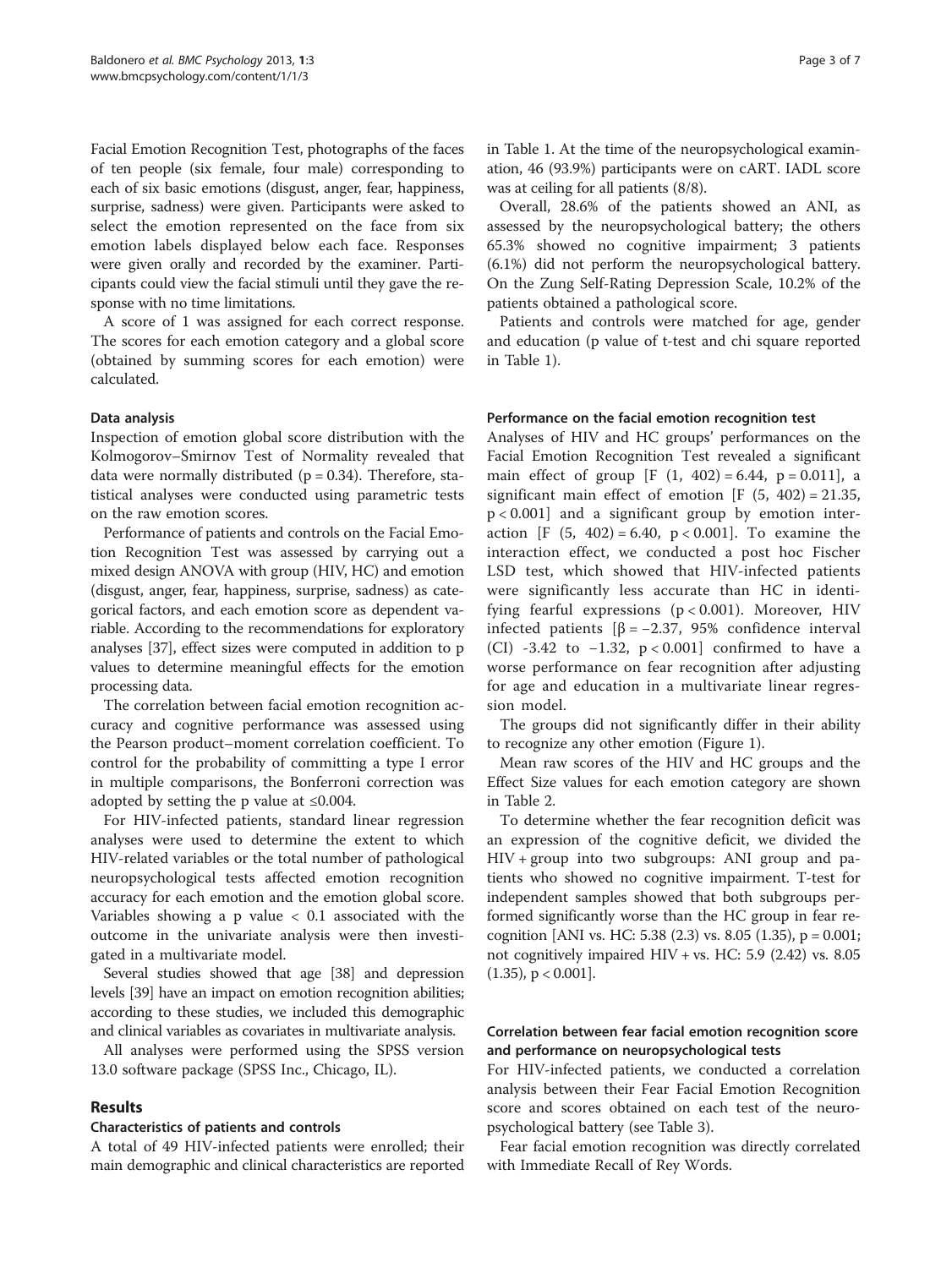<span id="page-3-0"></span>Table 1 Personal and clinical data of patients ( $n = 49$ ) and controls  $(n = 20)$ 

|                                              | <b>Patients</b>             | Controls                    | p    |
|----------------------------------------------|-----------------------------|-----------------------------|------|
|                                              | No. (%) or<br>median (IQR)* | No. (%) or<br>median (IQR)* |      |
| Male                                         | 40 (81.6)                   | 16 (80)                     | 0.87 |
| Age, y*                                      | 49 (43-55)                  | 48.5 (44-54)                | 0.88 |
| Education, y*                                | $13(8.5-17)$                | 13 (11.3-14.6)              | 0.85 |
| Pathological Zung<br>depression scale        | 5(10.3)                     |                             |      |
| Transmission risk factor:                    |                             |                             |      |
| Heterosexual                                 | 15 (30.6)                   |                             |      |
| Injecting drug users                         | 7(14.3)                     |                             |      |
| Homosexual                                   | 20 (40.8)                   |                             |      |
| Unknown                                      | 7(14.3)                     |                             |      |
| Time from HIV diagnosis, y*                  | $14(3.5 - 18.1)$            |                             |      |
| HCV co-infection                             | 9(18.4)                     |                             |      |
| Past AIDS-defining events                    | 9(18.4)                     |                             |      |
| Past suboptimal therapy                      | 19 (38.8)                   |                             |      |
| Off Therapy                                  | 3(6.1)                      |                             |      |
| Time from starting<br>last cART regimen, y*  | $1.6(1.1 - 3.1)$            |                             |      |
| Time from starting first<br>cART regimen, y* | $10.2$ $(3.1 - 14.6)$       |                             |      |
| CPE rank*                                    | $6(4-7)$                    |                             |      |
| $HIV-RNA < 50$ copies/mL                     | 44 (89.8)                   |                             |      |
| CD4 cell count, cells/µL*                    | 570 (437-734)               |                             |      |
| CD4 cell count nadir, cells/uL*              | 211 (115-314)               |                             |      |

Abbreviations: No: number; IQR: interquartile range; y: years; cART: combined antiretroviral therapy; CPE: penetration effectiveness score; HCV: hepatitis C virus.



# Table 2 Performance of HIV ( $n = 49$ ) and HC ( $n = 20$ ) groups on the facial emotion recognition test

|                      | HIV          | HC<br>Mean<br>(sd) | р       | <b>EFFECT SIZE</b>                   |  |
|----------------------|--------------|--------------------|---------|--------------------------------------|--|
|                      | Mean<br>(sd) |                    |         | <b>Partial Eta</b><br>squares values |  |
| Emotion Global Score | 50.0 (3.8)   | 48.7 (5.2)         | 0.32    | 0.010                                |  |
| Disgust score        | 8.2(1.5)     | 8.4(1.1)           | 0.57    | 0.005                                |  |
| Anger score          | 7.6(1.8)     | 8.0(1.1)           | 0.32    | 0.012                                |  |
| Fear score           | 5.6(2.3)     | 8.0(1.3)           | < 0.001 | 0.208                                |  |
| Happiness score      | 9.7(0.9)     | 9.6(0.6)           | 0.81    | 0.003                                |  |
| Surprise score       | 9.1(1.3)     | 8.5(1.1)           | 0.11    | 0.052                                |  |
| Sadness score        | 8.2(1.5)     | 8.5(1.4)           | 0.51    | 0.006                                |  |

#### Relationship between emotion recognition and HIV-related factors

The potential influence of HIV-related factors on emotion recognition abilities was investigated by linear regression analysis: in particular, we explored the relationship between HIV-related variables, the Facial Emotion Recognition global score and each emotion category score. The number of pathological scores on the neuropsychological examination was considered an index of HIV-related neurocognitive impairment. In the multivariate analysis, only lower education level was independently associated with a worse facial emotion recognition global score ( $\beta$  = 0.53, 95% CI 0.15 to 0.91;  $p = 0.007$ ) after adjusting for age, total number of pathological scores and CD4 cell counts at

#### Table 3 Correlation among the Fear Facial Emotion Recognition and the Neuropsychological tasks in the HIV group

|                                                                      | Fear score |
|----------------------------------------------------------------------|------------|
| Memory:                                                              |            |
| Immediate recall of Rey's words                                      | $0.42*$    |
| Delayed recall of Rey's words                                        | 0.34       |
| Digit span (forward)                                                 | 0.05       |
| Spatial span (forward)                                               | 0.12       |
| Attention and executive abilities:                                   |            |
| Stroop test (errors)                                                 | 0.03       |
| Stroop test (time)                                                   | 0.04       |
| Trail-making test B (errors)                                         | $-0.11$    |
| Trail-making test B (time)                                           | $-0.18$    |
| Drawings                                                             | $-0.06$    |
| <b>MFTC</b>                                                          | 0.11       |
| Language:                                                            |            |
| Phonological fluency                                                 | 0.10       |
| Speed of mental processing:                                          |            |
| WAIS digit symbol                                                    | 0.18       |
| Grooved Pegboard (dominant hand)                                     | $-0.22$    |
| Grooved Pegboard (nondominant hand)                                  | $-0.13$    |
| $M_{\rm e}$ . The contract of the contract of the contract of $\sim$ |            |

Values represent Pearson's coefficients.

\*significant correlation for p < 0.004 (two-tailed) (Bonferroni correction).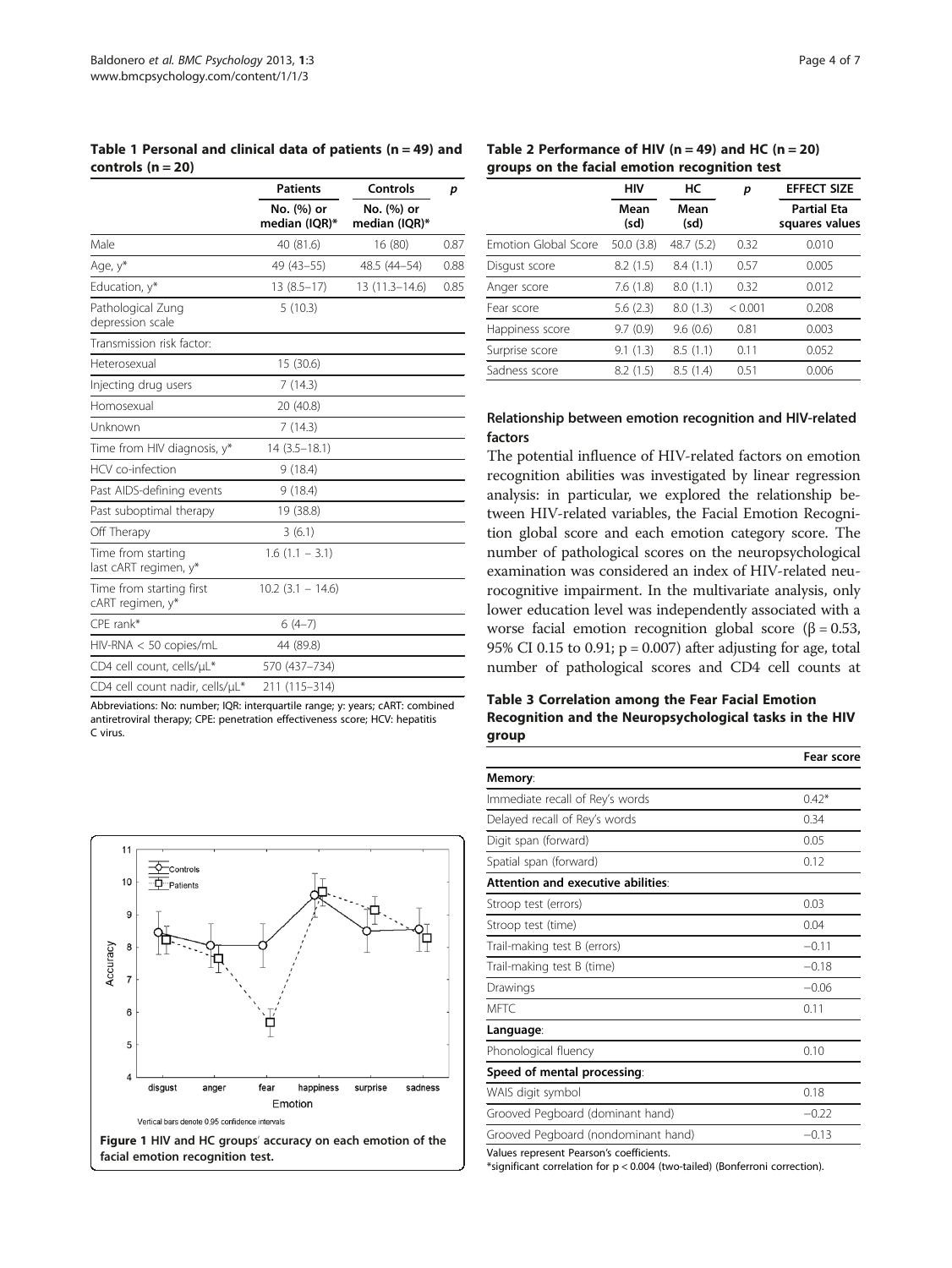nadir. Patients with past AIDS-defining events ( $β = -0.75$ , 95% CI-1.45 to −0.06; p = 0.035) and a higher total number of pathological scores on the neuropsychological test battery (β = −0.24, 95% CI −0.41 to −0.06, p = 0.008) showed poorer ability to recognize happiness, when scores were adjusted for age and depression levels.

No other variable was associated with any other emotion category when adjusted for age and depression levels.

#### **Discussion**

Similar to previous studies [[22](#page-5-0),[23](#page-5-0)], we found that HIVinfected patients performed worse than HC in recognizing the facial emotion of fear. This deficit does not seem related to severity of the cognitive impairment; in fact, patients with ANI performed as accurately as patients who had no documented cognitive deficit.

It has been suggested that specific deficits in the recognition of different categories of facial emotions may reflect task difficulty factors [[40](#page-6-0)]. This is also supported by cross-cultural studies in healthy subjects showing that accuracy in recognizing happiness is high (94% correct responses on emotion recognition tasks) and fear is low (70%) [\[41,42\]](#page-6-0). On the other hand, there are considerable evidence that the correct recognition of facial expression of fear depends on specific neural structures, that seems to have a critical role in mediating the autonomic and behavioural responses associated with this emotion [[1,](#page-5-0)[43](#page-6-0)].

In agreement with the results of cross-cultural studies [[41,42\]](#page-6-0), in our study both patients and controls performed worse when they had to recognize fear than the other emotions, confirming that this emotion might be more difficult to recognize than the others. On the other hand, fear was also the only emotion on which patients performed significantly worse than controls. This would suggest that impairment of neural substrates that are supposed to be specifically involved in HIV pathology, could concur in fear recognition deficit in addition to the effects of task difficulty. Previous studies [[23\]](#page-5-0) suggest in fact, that fear recognition abnormalities in HIV may be due to a disruption of the broader neural network involved in emotion recognition which depends on the integrity of frontal system. Unfortunately, we do not have direct evidence of the involvement of such substrates in our population. However, since such an impairment is currently demonstrated [[44\]](#page-6-0) we cannot exclude that the low performance in fear recognition obtained by our patients could be due at least in part to the effect of infection.

If this were true, demonstration of the presence of impaired fear recognition should be considered an early marker of cognitive impairment in HIV population. Studying fear recognition in patients with other brain

pathologies that spare the frontal regions as well as neuroimaging studies [[11](#page-5-0)[,44\]](#page-6-0) on HIV + patients could contribute to clarify this issue.

Multivariate analysis demonstrated an independent relationship between severity of cognitive impairment and score on recognizing the emotion of happiness, that is, patients with a higher number of pathological scores on the neuropsychological examination were less accurate in recognizing happiness. Moreover we observed an association between the global emotion recognition score and education level, finding that did not emerge in previous studies [\[45\]](#page-6-0). These results confirm that recognizing emotions requires the integrity of "high level" cognitive abilities, as already reported in patients with neurodegenerative diseases (see [[46](#page-6-0)] for a review).

The emotion happiness was also found in association with HIV-related variables. In particular, happiness was independently and inversely associated with past AIDSdefining events.

The association between recognition of happiness and general neurocognitive impairment as well as the association between recognition of happiness and past AIDS-defining events, could lead us to hypothesize that a deficit in recognizing this emotion might emerge only in subjects in more severe stages of HIV pathology in agreement with a recent study [[22\]](#page-5-0) demonstrating that the ability to discriminate between levels of happiness intensity on facial expression was specifically altered in HIV patients with impaired neurocognitive performance.

We acknowledge that our study might have some limitations because uncontrolled biases can occur in cross-sectional surveys performed in routine clinical practice. Furthermore, we cannot exclude a possible confounding effect of different IQ on emotion recognition, although there is no reason to assume a different distribution of IQ value in patients and controls. Moreover, although not significant, the performance of HC group in recognition of facial expression of surprise was worse than HIV patients; since the effect size for this emotion was moderate, we cannot exclude potential power issues. Anyway, both groups obtained high scores, so data observed might be attributed to a randomness. At last, we did not consider either the psychological and social implications of HIV infection and their possible impact on emotion recognition ability [[47\]](#page-6-0) or the psychological premorbid characteristics.

### Conclusion

In conclusion, a deficit in facial emotion recognition was confirmed in HIV-infected patients. For some emotions, a relationship has been demonstrated with variables related to severity of the HIV infection and global cognitive performance, whereas for some other variables (in particular fear) a potential contribution of an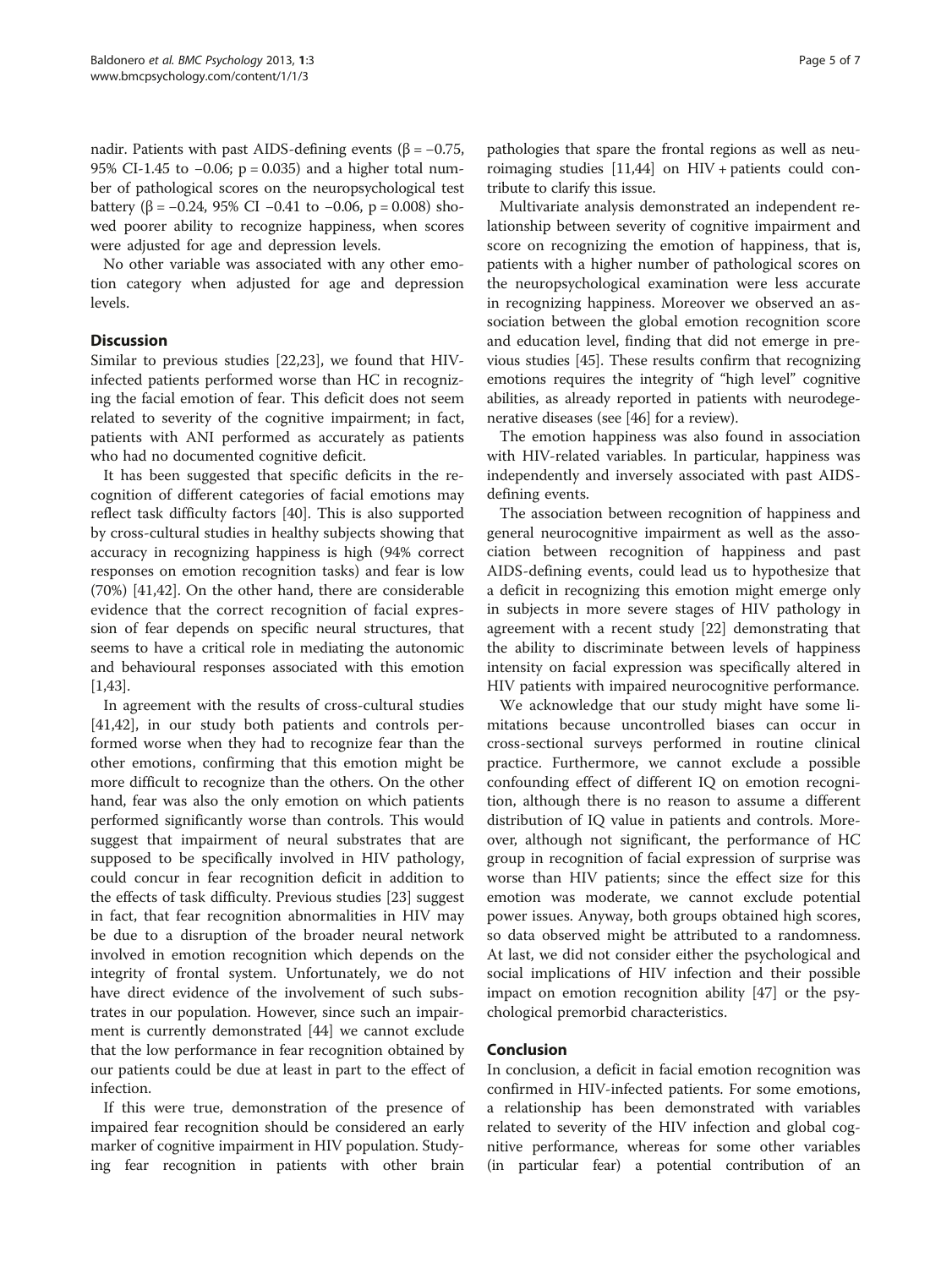<span id="page-5-0"></span>asymptomatic cerebral involvement cannot be excluded. Inclusion of an emotion recognition test in the neuropsychological test battery could help clinicians in the long term management of HIV-infected patients, to better understand the cognitive mechanisms involved in the reduction of emotion recognition ability and the impact of this impairment on daily life.

#### Abbreviations

cART: Combination antiretroviral therapy; CNS: central nervous system; CPE: CNS penetration-effectiveness; HC: HIV-negative healthy control population; MFTC: Multiple Features Target Cancellation; WAIS: Wechsler Adult Intelligence Scale; ANI: Asymptomatic Neurocognitive Impairment; IADL: Instrumental Activities of Daily Living; CI: Confidence interval.

#### Competing interests

MF: Speakers' honoraria from Abbott Virology, Merck Sharp & Dohme and Janssen-Cilag. RC: Advisor for Gilead and Janssen-Cilag, speakers' honoraria from ViiV, Bristol-Myers Squibb, Merck Sharp and Dohme and Janssen-Cilag, and research support from"Fondazione Roma". SDG: speakers' honoraria and support for travel meetings from Gilead, Bristol-Myers Squibb, Abbott, Boehringer Ingelheim, Janssen-Cilag, and GlaxoSmithKline. MCS: travel grants from Novartis and Lundbeck, and research support from Catholic University of Rome. The other authors did not have any competing interests.

#### Authors' contributions

EB: design of the study, acquisition of data, analysis and interpretation of the data, study coordination, writing the manuscript. NC: design of the study, acquisition of data, analysis and interpretation of the data, revising the manuscript for content. MF: analysis and interpretation of the data, revising the manuscript for content. MC: acquisition of data, revising the manuscript for content. EI: acquisition of data, revising the manuscript for content. AD: acquisition of data, revising the manuscript for content. AM: acquisition of data, revising the manuscript for content. RC: design of the study, interpretation of the data, revising the manuscript for content. SDG: acquisition of data, interpretation of the data, revising the manuscript for content. MCS: design of the study, study supervision and coordination, acquisition of data, interpretation of the data, revising the manuscript for content. All authors read and approve the final manuscript.

#### Funding

This research was supported by an unrestricted grant from Abbott Virology.

#### Received: 12 September 2012 Accepted: 27 February 2013 Published: 27 February 2013

#### References

- 1. Adolphs, R (2002). Neural systems for recognizing emotion. Current opinion in neurobiology, 12, 169–177.
- 2. Clark, US, Neargarder, S, & Cronin-Golomb, A (2008). Specific impairments in the recognition of emotional facial expressions in Parkinson's disease. Neuropsychologia, 46, 2300–2309.
- 3. Dujardin, K, Blairy, S, Defebvre, L, Duhem, S, Noel, Y, Hess, U, et al. (2004). Deficits in decoding emotional facial expressions in Parkinson's disease. Neuropsychologia, 42, 239–250.
- Lawrence, AD, Goerendt, IK, & Brooks, DJ (2007). Impaired recognition of facial expressions of anger in Parkinson's disease patients acutely withdrawn from dopamine replacement therapy. Neuropsychologia, 45, 65–74.
- 5. Johnson, SA, Stout, JC, Solomon, AC, Langbehn, DR, Aylward, EH, Cruce, CB, et al. (2007). Beyond disgust: impaired recognition of negative emotions prior to diagnosis in Huntington's disease. Brain: a journal of neurology, 130, 1732–1744.
- Sprengelmeyer, R, Young, AW, Calder, AJ, Karnat, A, Lange, H, Homberg, V, et al. (1996). Loss of disgust. Perception of faces and emotions in Huntington's disease. Brain: a journal of neurology, 119(Pt 5), 1647–1665.
- 7. Sprengelmeyer, R, Young, AW, Pundt, I, Sprengelmeyer, A, Calder, AJ, Berrios, G, et al. (1997). Disgust implicated in obsessive-compulsive disorder. Proceedings Biological sciences / The Royal Society, 264, 1767–1773.
- 8. Delmaire, C, Dumas, EM, Sharman, MA, van den Bogaard, SJ, Valabregue, R, Jauffret, C, et al. (2012). The structural correlates of functional deficits in early huntington's disease. Human brain mapping, in press. doi: [10.1002/hbm.22055](http://dx.doi.org/10.1002/hbm.22055)
- Peron, J, Dondaine, T, Le Jeune, F, Grandjean, D, & Verin, M (2012). Emotional processing in Parkinson's disease: a systematic review. Movement disorders: official journal of the Movement Disorder Society, 27, 186–199.
- 10. Paul, RH, Brickman, AM, Navia, B, Hinkin, C, Malloy, PF, Jefferson, AL, et al. (2005). Apathy is associated with volume of the nucleus accumbens in patients infected with HIV. The Journal of neuropsychiatry and clinical neurosciences, 17, 167-171.
- 11. Jernigan, TL, Archibald, S, Hesselink, JR, Atkinson, JH, Velin, RA, McCutchan, JA, et al. (1993). Magnetic resonance imaging morphometric analysis of cerebral volume loss in human immunodeficiency virus infection. The HNRC Group. Archives of neurology, 50, 250–255.
- 12. Heaton, RK, Clifford, DB, Franklin, DR, Jr., Woods, SP, Ake, C, Vaida, F, et al. (2010). HIV-associated neurocognitive disorders persist in the era of potent antiretroviral therapy: CHARTER Study. Neurology, 75, 2087–2096.
- 13. McArthur, JC (2004). HIV dementia: an evolving disease. Journal of neuroimmunology, 157, 3–10.
- 14. Sacktor, N, Lyles, RH, Skolasky, R, Kleeberger, C, Selnes, OA, Miller, EN, et al. (2001). HIV-associated neurologic disease incidence changes: Multicenter AIDS Cohort Study, 1990–1998. Neurology, 56, 257–260.
- 15. Ciccarelli, N, Fabbiani, M, Di Giambenedetto, S, Fanti, I, Baldonero, E, Bracciale, L, et al. (2011). Efavirenz associated with cognitive disorders in otherwise asymptomatic HIV-infected patients. Neurology, 76, 1403–1409.
- 16. Grima, P, Fabbiani, M, Ciccarelli, N, Tana, M, Farina, S, Colafigli, M, et al. (2012). Increased ophthalmic artery resistance index is associated with cognitive impairment in HIV-infected patients. The Journal of infection, 65, 439–446.
- 17. Fabbiani, M, Ciccarelli, N, Tana, M, Farina, S, Baldonero, E, Di Cristo, V, et al. (2013). Cardiovascular risk factors and carotid intima-media thickness are associated to lower cognitive performance in HIV-infected patients. HIV Medicine, 14(3): 136-144.
- 18. Ciccarelli, N, Fabbiani, M, Baldonero, E, Fanti, I, Cauda, R, Di Giambenedetto, S, et al. (2012). Effect of Aging and Human Immunodeficiency Virus Infection on Cognitive Abilities. Journal of the American Geriatrics Society, 60, 2048–2055.
- 19. Valcour, V, Sithinamsuwan, P, Letendre, S, & Ances, B (2011). Pathogenesis of HIV in the central nervous system. Current HIV/AIDS reports, 8, 54–61.
- 20. Hinkin, CH, Castellon, SA, Atkinson, JH, & Goodkin, K (2001). Neuropsychiatric aspects of HIV infection among older adults. Journal of clinical epidemiology, 54(Suppl 1), S44–52.
- 21. Stout, JC, Ellis, RJ, Jernigan, TL., Archibald, SL, Abramson, I, Wolfson, T, et al. (1998). Progressive cerebral volume loss in human immunodeficiency virus infection: a longitudinal volumetric magnetic resonance imaging study. HIV Neurobehavioral Research Center Group. Archives of neurology, 55, 161–168.
- 22. Lane, TA, Moore, DM, Batchelor, J, Brew, BJ, & Cysique, LA (2012). Facial emotional processing in HIV infection: relation to neurocognitive and neuropsychiatric status. Neuropsychology, 26, 713–722.
- 23. Clark, US, Cohen, RA, Westbrook, ML, Devlin, KN, & Tashima, KT (2010). Facial emotion recognition impairments in individuals with HIV. Journal of the International Neuropsychological Society: JINS, 16, 1127–1137.
- 24. Letendre, S, FitzSimons, C, & Ellis, R (2010). Correlates of CSF viral loads in 1221 volunteers of the CHARTER Cohort. 17th Conference on Retrovirus and Opportunistic Infections, San Francisco.
- 25. Carlesimo, GA, Caltagirone, C, & Gainotti, G (1996). The Mental Deterioration Battery: normative data, diagnostic reliability and qualitative analyses of cognitive impairment. The Group for the Standardization of the Mental Deterioration Battery. European neurology, 36, 378–384.
- 26. Orsini, A, Grossi, D, Capitani, E, Laiacona, M, Papagno, C, & Vallar, G (1987). Verbal and spatial immediate memory span: normative data from 1355 adults and 1112 children. Italian journal of neurological sciences, 8, 539–548.
- 27. Caffarra, PVG, Dieci, F, Zonato, F, & Venneri, A (2002). Una versione abbreviata del test di Stroop: dati normativi nella popolazione italiana. Rivista di Neurologia, 12(4): 111-115.
- 28. Giovagnoli AR, DPM, Mascheroni, S, Simoncelli, M, Laiacona, M, & Capitani, E (1996). Trail making test: normative values from 287 normal adult controls. Italian journal of neurological sciences, 17, 305–309.
- 29. Jenner, C, Reali, G, Puopolo, M, & Silveri, MC (2006). Can cognitive and behavioural disorders differentiate frontal variant-frontotemporal dementia from Alzheimer's disease at early stages? Behavioural neurology, 17, 89–95.